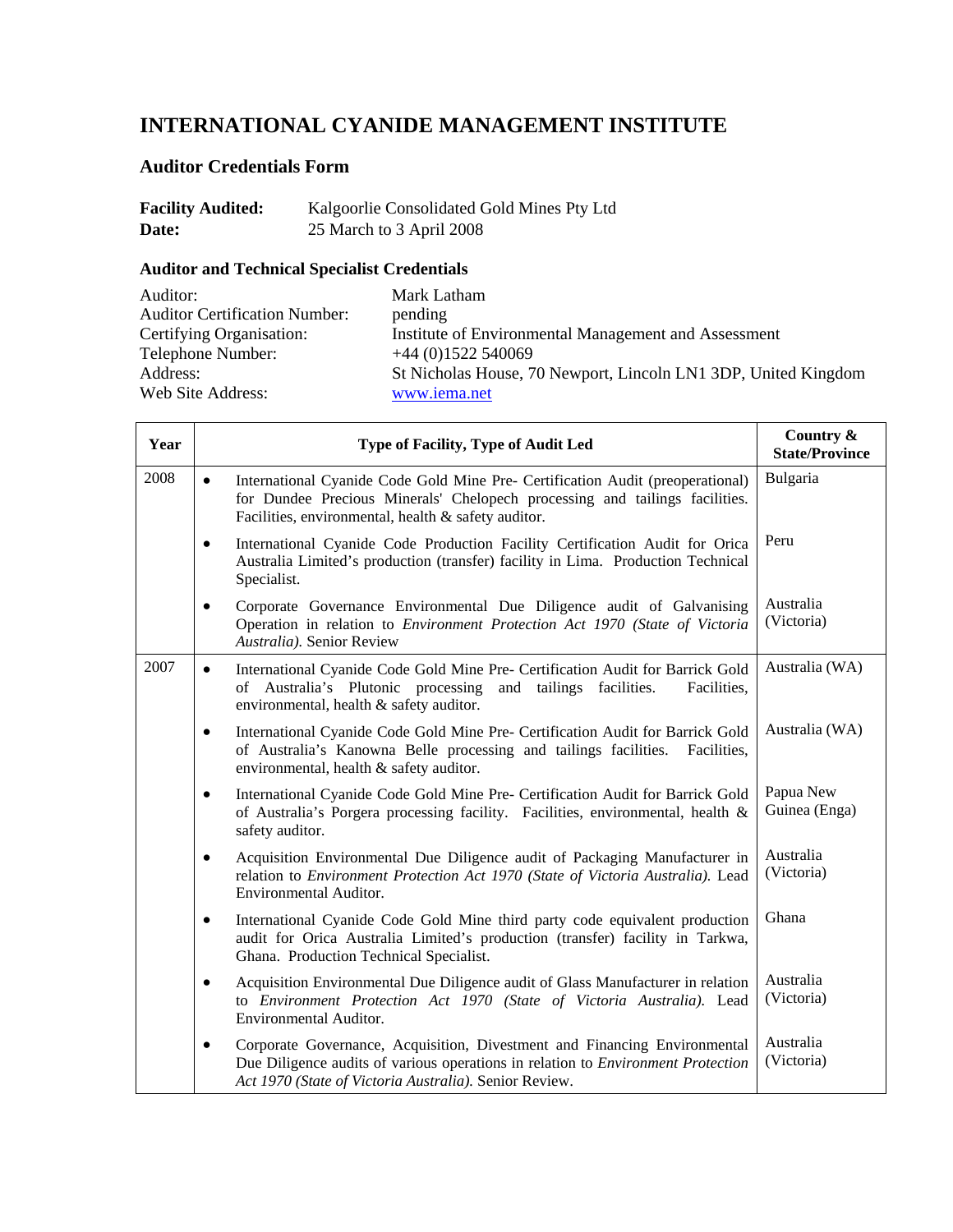| Year          | Type of Facility, Type of Audit Led                                                                                                                                                                                                                                                                                                                                                                                                                                                                                                                                                            | Country &<br><b>State/Province</b>   |
|---------------|------------------------------------------------------------------------------------------------------------------------------------------------------------------------------------------------------------------------------------------------------------------------------------------------------------------------------------------------------------------------------------------------------------------------------------------------------------------------------------------------------------------------------------------------------------------------------------------------|--------------------------------------|
| 2006          | International Cyanide Code Gold Mine Pre- Certification Audit for KCGM Gidji<br>٠<br>Roaster. Facilities, environmental, health & safety auditor.                                                                                                                                                                                                                                                                                                                                                                                                                                              | Australia (WA)                       |
|               | International Cyanide Code Gold Mine Pre- Certification Audit for KCGM<br>٠<br>Fimiston Plant. Facilities, environmental, health & safety auditor.                                                                                                                                                                                                                                                                                                                                                                                                                                             | Australia (WA)                       |
|               | International Cyanide Code Production Certification Audit for Orica Australia<br>٠<br>facility at Yarwun. Production Technical Specialist.                                                                                                                                                                                                                                                                                                                                                                                                                                                     | Australia<br>(Queensland)            |
|               | Corporate Governance, Acquisition, Divestment and Financing Environmental<br>$\bullet$<br>Due Diligence audits of various operations in relation to Environment Protection<br>Act 1970 (State of Victoria Australia). Senior Review                                                                                                                                                                                                                                                                                                                                                            | Australia<br>(Victoria)              |
| 2005          | Corporate Governance Environmental Due Diligence audit of Architectural<br>$\bullet$<br>Hardware Manufacturer in relation to Environment Protection Act 1970 (State of<br>Victoria Australia). Lead Auditor.                                                                                                                                                                                                                                                                                                                                                                                   | Australia<br>(Victoria)              |
| 2004          | Internal audit program development for Shell Aviation Customer Bulk Fuel<br>$\bullet$<br>Facilities to satisfy regulatory and customer safety health & environment<br>management system standard requirements for a national network aviation fuel<br>facilities in all Australian states and territories. Project Manager.                                                                                                                                                                                                                                                                    | Australia<br>(National)              |
| 2003-<br>2004 | Life cycle inventory and preliminary impact assessment of emulsified diesel fuel<br>$\bullet$<br>and competing fuels under Australian supply chain conditions for Shell<br>Commercial Fuels as environmental due diligence on product performance<br>claims. Project Manager.                                                                                                                                                                                                                                                                                                                  | Australia<br>(National)              |
| 2002          | Infrastructure Certification (Facilities, Health, Safety & Environment) Audit for a<br>$\bullet$<br>network of fuel and lubricant facilities at Hamersely Iron mine site locations in<br>Western Australia for The Shell Company of Australia (Commercial).<br>Environmental Auditor.                                                                                                                                                                                                                                                                                                          | Australia<br>(Western)<br>Australia) |
| 2001          | Acquisition health, safety and environment due diligence audit re applicable<br>$\bullet$<br>Indian legislation and explosives industry best practice HSE standards of IBP<br>Limited's IBP Chemicals' explosives business in India for Shell International as<br>part of Shell's proposed acquisition of IBP. Development project-specific audit<br>protocols, and lead inspection/audit of six IBP Chemicals explosives<br>manufacturing and truck-mounted delivery facilities associated with coal and iron<br>ore mining operations in India. Lead Auditor and principal author of report. | India (Various)                      |
| 1999.<br>2000 | Internal audit protocol and program development to satisfy requirements of the<br>Orica Safety Health & Environment Management System standards (including<br>significant risks and regulatory compliance audit requirements) for a network of<br>around 90 Dulux Trade Centres retailing paints and painting accessories in all<br>Australian states and territories Orica Australia Pty Ltd Dulux Trade Centres.<br>Included consideration of inbound product transport operations.<br>Lead<br>environment, health and safety auditor.                                                       | Australia<br>(National)              |
| 1999-<br>2000 | Corporate Governance safety health and environment audits of Capital<br>Expenditure Proposals for Orica Australia Pty Ltd. Provided risk review and<br>internal assurance to the Orica board with respect to safety, health and<br>environmental risks associated with capital expenditure proposals greater than<br>\$2M. Reviews and assurance were provided as part of multidisciplinary project<br>reviews in conjunction with finance, marketing, operations, strategy and other<br>specialists. Lead safety, health & environment auditor.                                               | Australia<br>(National)              |
| 1999          | Corporate Governance internal safety health and environment audit of<br>٠<br>management of significant safety health and environmental risks for Orica<br>Australia Pty Ltd Resin Manufacturing Facility (Laverton). Team member in risk<br>assessment to develop audit protocol. Lead safety, health & environment auditor.                                                                                                                                                                                                                                                                   | Australia<br>(Victoria)              |